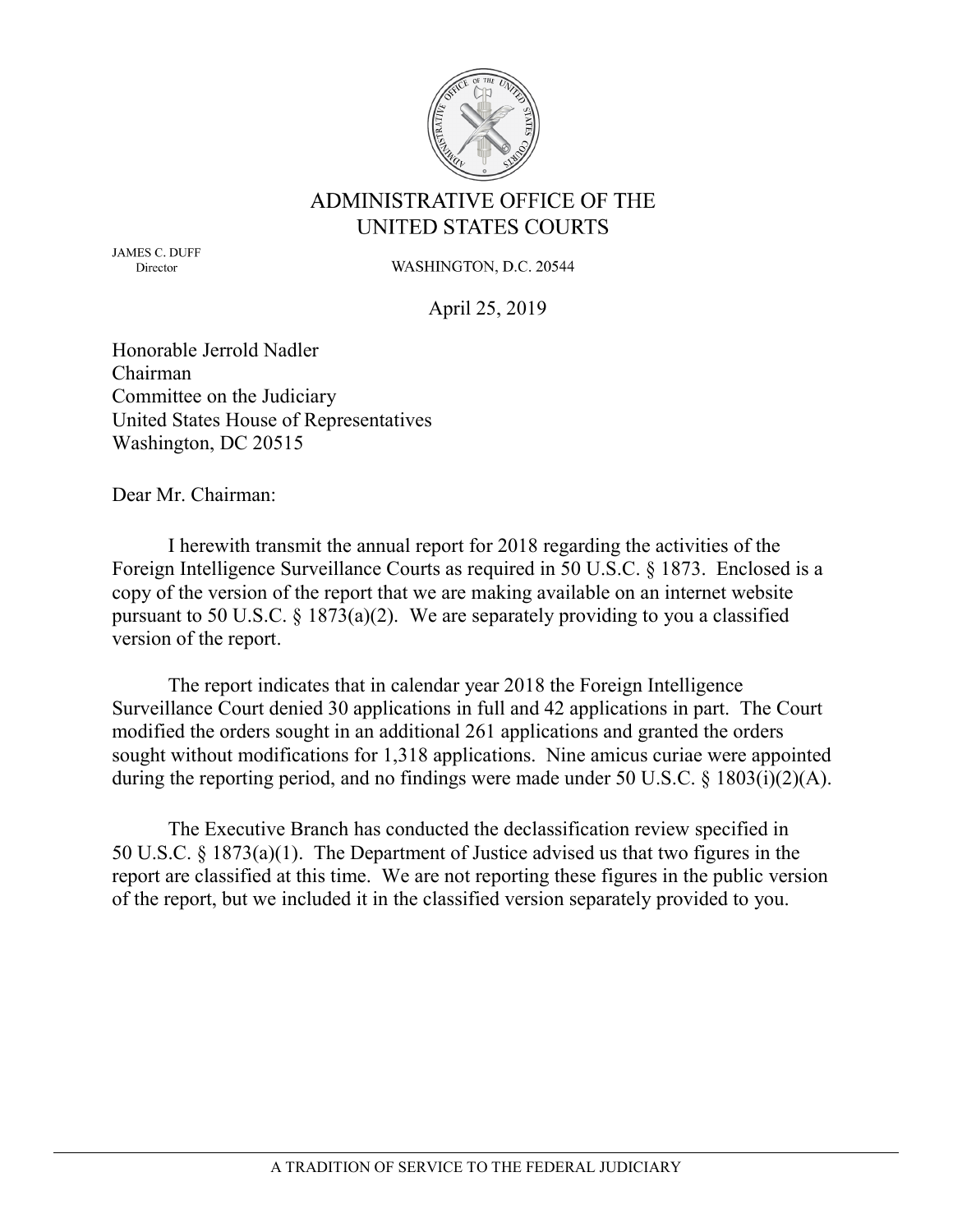Honorable Jerrold Nadler Page 2

If we may be of further assistance to you in this or any other matter, please contact me or the Office of Legislative Affairs, Administrative Office of the United States Courts, at (202) 502-1700.

Sincerely,

 $\frac{1}{2}$   $\frac{1}{2}$   $\frac{1}{2}$   $\frac{1}{2}$   $\frac{1}{2}$   $\frac{1}{2}$   $\frac{1}{2}$   $\frac{1}{2}$   $\frac{1}{2}$   $\frac{1}{2}$   $\frac{1}{2}$   $\frac{1}{2}$   $\frac{1}{2}$   $\frac{1}{2}$   $\frac{1}{2}$   $\frac{1}{2}$   $\frac{1}{2}$   $\frac{1}{2}$   $\frac{1}{2}$   $\frac{1}{2}$   $\frac{1}{2}$   $\frac{1}{2}$  James C. Duff

Director

Enclosure

cc: Honorable Doug Collins

Identical letters sent to: Honorable Lindsey Graham Honorable Adam B. Schiff Honorable Richard Burr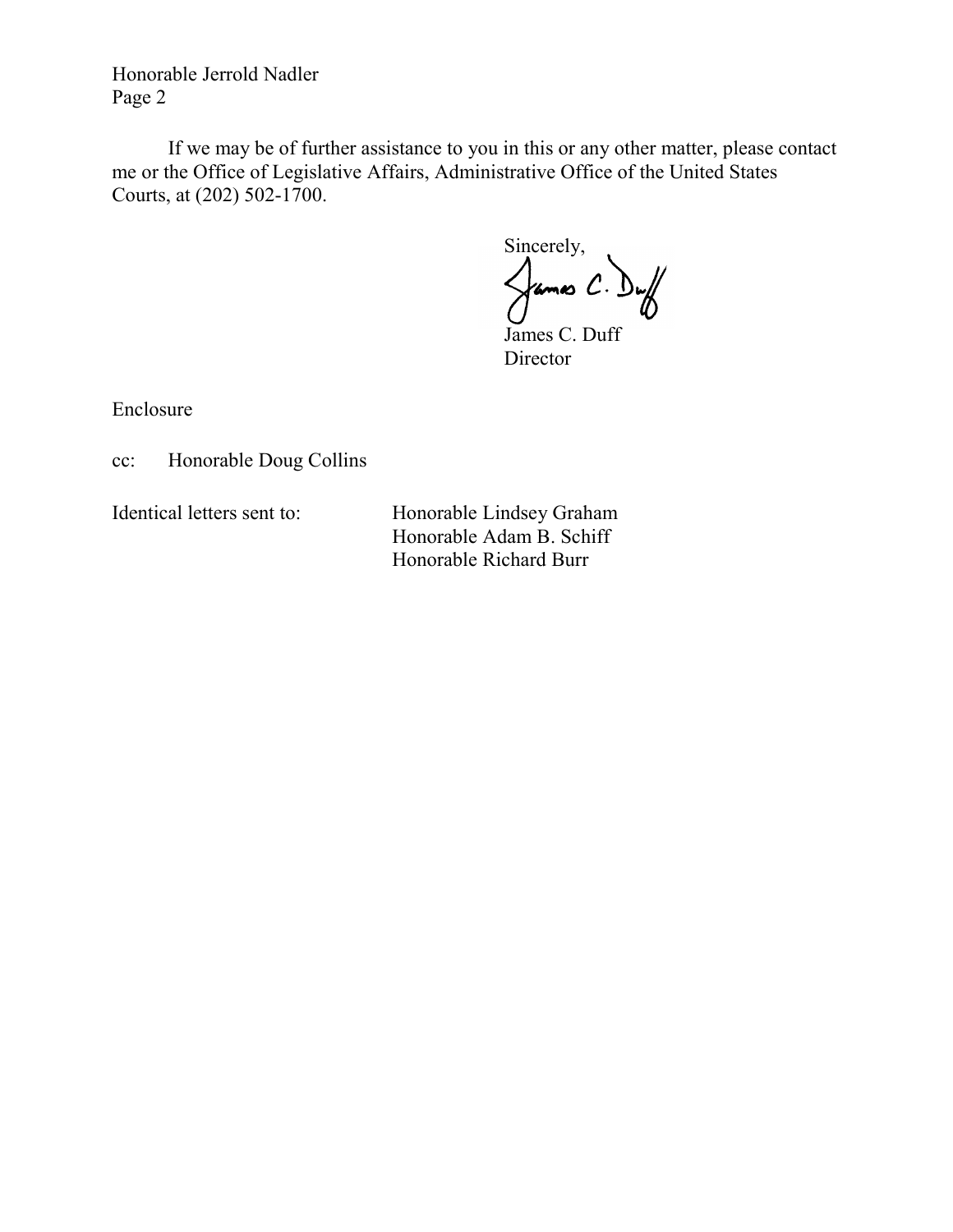# **Report of the Director of the Administrative Office of the U.S. Courts on Activities of the Foreign Intelligence Surveillance Courts for 2018**

### **Introduction**

Under [50 U.S.C. § 1873\(a\)\(2\),](https://www.law.cornell.edu/uscode/text/50/1873) enacted as part of the USA FREEDOM Act of 2015 (Pub. L. No. 114-23), the Director of the Administrative Office of the United States Courts (AO) is required to publish statistical information on certain activities of the Foreign Intelligence Surveillance Court (FISC) and Foreign Intelligence Surveillance Court of Review (FISCR) (collectively referred to as the FISA courts) as detailed in [50 U.S.C. § 1873\(a\)\(1\).](https://www.law.cornell.edu/uscode/text/50/1873) This includes the number of applications or certifications submitted to the FISC and whether those requests were granted, modified, or denied. It also includes information on amicus curiae appointments by the FISA courts. This is the Director's report for calendar year 2018.

#### **Summary of Findings**

The FISC disclosed that it received 1,318 applications in 2018. After consideration by the court, 985 orders were granted, 261 orders were modified, 42 orders were denied in part, and 30 applications were denied in full. After completing the declassification review specified in 50 U.S.C. § 1873(a)(1), the U.S. Department of Justice advised the AO that the number of certifications submitted and the number of orders modified under [50 U.S.C. §](https://www.law.cornell.edu/uscode/text/50/1881a) 1881a are classified for national security reasons and so are not included in these totals. Nine appointments of a total of five individuals to serve as amicus curiae were made by the FISA courts during this period.

### **Explanation of Selected Terms**

More detailed statistics appear in the table below. An explanation of selected terms is provided as a reference to help readers understand what is included and excluded in the stated totals.

## *Applications or Certifications*

The reported numbers include:

(1) applications or certifications that were filed in signed, final form pursuant to Rule 9(b) of the FISC Rules of Procedure; and

(2) proposed applications or certifications (submitted pursuant to Rule 9(a) of the FISC Rules of Procedure) for which the government decided not to submit a corresponding signed, final application or certification pursuant to Rule 9(b) after being advised that the Court, based on its assessment of the proposed application or certification, would not grant the application or certification as proposed by the government.

The reported numbers do not include motions or other requests for relief made after the Court acted on the application or certification in that docket.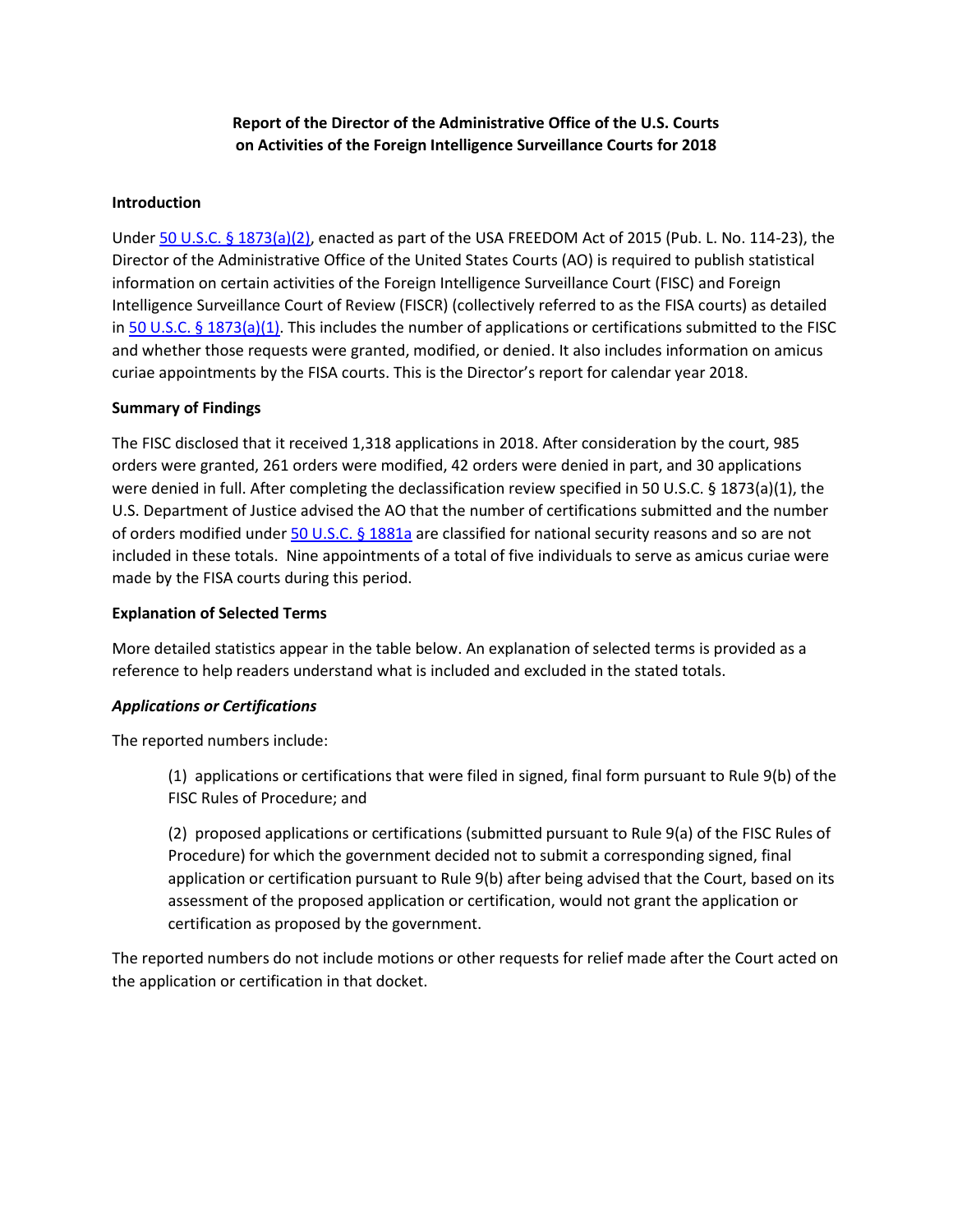# *Orders Granted*

The reported numbers include orders granted without substantive modifications to the orders proposed by the government. They do not include any action taken by the Court in response to motions or other requests for relief made after the Court acted on the application or certification in a docket.

## *Orders Modified*

The reported numbers include:

(1) any substantive modifications to proposed orders that accompanied a signed, final application or certification submitted by the government pursuant to Rule 9(b), including when such modifications were effected through a supplemental order issued by the Court; and

(2) any substantive modifications to proposed orders that accompanied proposed applications or certifications submitted by the government pursuant to Rule 9(a) when such modifications resulted from the Court's assessment of such a submission, including when such modifications were subsequently reflected in a proposed order that accompanied a signed, final application or certification submitted by the government pursuant to Rule 9(b).

The following Court actions are among those that would be regarded as substantive modifications to an order:

(1) imposing a new reporting requirement or modifying one proposed by the government;

(2) changing the description or specification of a targeted person, of a facility to be subjected to electronic surveillance or of property to be searched;

- (3) modifying the minimization procedures proposed by the government; or
- (4) shortening the duration of some or all of the authorities requested.

The numbers of modification in the table below *do not* include dispositions in which the Court granted in part and denied in part the authorizations requested by the government by approving some targets, some facilities, places, premises, property or specific selection terms, and/or some forms of collection, but not others. As discussed below, these modifications are reported separately as partial denials of the relief sought in the application or certification.

The reported numbers of orders modified likewise do not include:

(1) any actions taken by the Court in response to motions or other requests for relief made after the Court acted on the application or certification in that docket; or

(2) any modifications made by the government to an application or certification that it had submitted pursuant to Rule 9(a) or Rule 9(b) – as opposed to modifications to the proposed orders submitted therewith.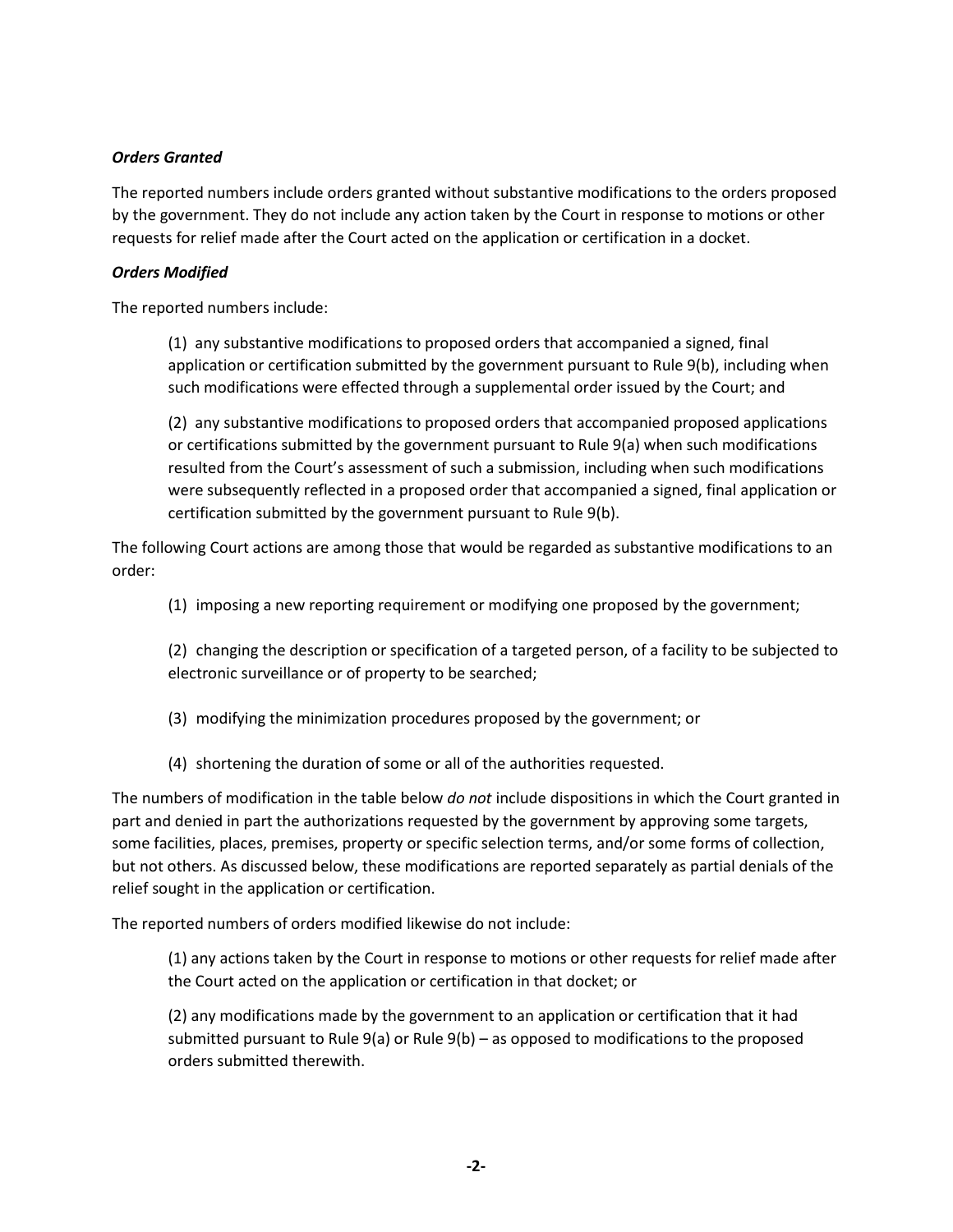In some instances, the Court examination resulted in the government making material changes to applications and certifications; for example, proffering additional facts to support a required judicial finding of probable cause or to address minimization concerns. Consistent with the statutory mandate in 50 U.S.C. § 1873(a), however, the number reported in this category includes only cases in which there were substantive modifications to the government's proposed orders.

## *Orders Denied in Part*

As noted above, consistent with the Director's reports since 2016, partial denials of the relief sought by the government are captured separately under the heading "Orders Denied in Part." These are dispositions in which the Court granted in part and denied in part the authorizations requested by the government by approving some targets, some facilities, places, premises, property or specific selection terms, and/or some forms of collection, but not others.

## *Applications or Certifications Denied*

The reported numbers include:

(1) any cases in which the Court denied in its entirety a final, signed application or certification submitted by the government pursuant to Rule 9(b);

(2) any cases in which the government withdrew a final, signed application or certification it had submitted pursuant to Rule 9(b) after being advised that the Court would not grant the application or certification as submitted by the government; and

(3) any cases in which the government decided not to submit a final, signed application or certification pursuant to Rule 9(b) after being advised that the Court, based on its assessment of the corresponding proposed application or certification submitted pursuant to Rule 9(a), would not grant the application or certification as proposed by the government.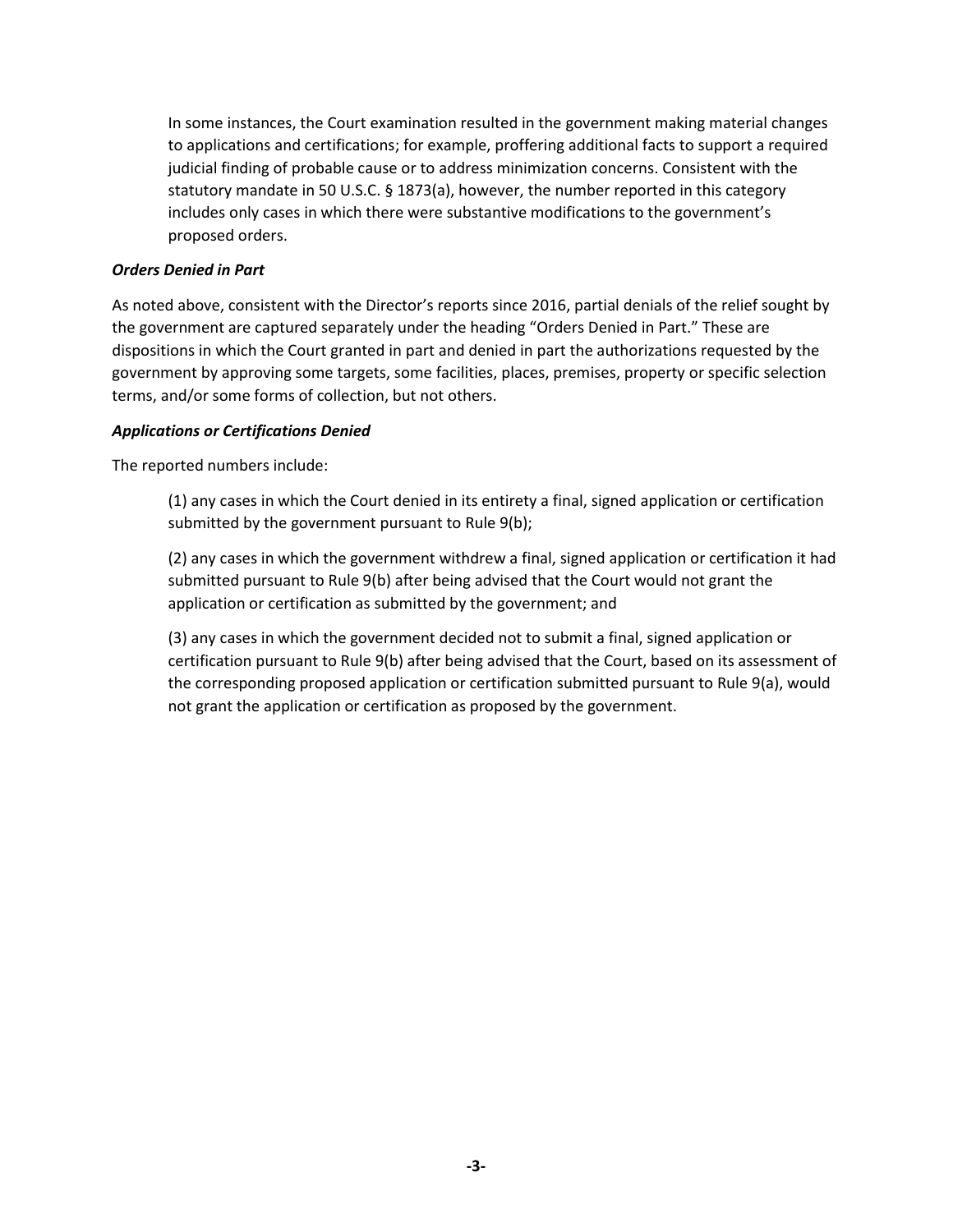## **Table 1**

In accordance with the reporting requirements specified in 50 U.S.C.  $\S$  1873(a)(1), the statistics in this table are itemized by section of the statute. Some of the statistics reported herein differ from those in comparable reports prepared by the U.S. Department of Justice (DOJ) and the Director of National Intelligence (DNI) because those agencies track and tabulate actions taken only with respect to final applications and certifications filed pursuant to Rule 9(b).

| <b>Section</b>   | <b>Applications or</b><br><b>Certifications</b> | <b>Orders</b><br>Granted | <b>Orders</b><br><b>Modified</b> | <b>Orders</b><br>Denied in<br>Part | <b>Applications or</b><br><b>Certifications</b><br><b>Denied</b> |
|------------------|-------------------------------------------------|--------------------------|----------------------------------|------------------------------------|------------------------------------------------------------------|
| 1805 only        | 92                                              | 57                       | 28                               | 6                                  | 1                                                                |
| <b>1824 only</b> | 38                                              | 32                       | 5                                | 0                                  | 1                                                                |
| 1805 and         | 1012                                            | 741                      | 212                              | 34                                 | 25                                                               |
| $1824^{+}$       |                                                 |                          |                                  |                                    |                                                                  |
| <u>1842</u>      | 34                                              | 27                       | 5                                | 2                                  | 0                                                                |
| 1861             | 73                                              | 61                       | 9                                | 0                                  | 3                                                                |
| 1881a            | $\pm$                                           | $\Omega$                 | $\ddagger$                       | 0                                  | 0                                                                |
| 1881b            | 0                                               | $\Omega$                 | 0                                | 0                                  | 0                                                                |
| 1881c            | 69                                              | 67                       | 2                                | 0                                  | 0                                                                |

† Requests for combined authority to conduct electronic surveillance and physical searches under 50 U.S.C. § 1805 and § 1824, respectively, are included in this row and are not separately reflected in the rows addressing requests for authority to conduct electronic surveillance (Section 1805) and physical search (Section 1824) above.

‡ After completing the declassification review specified in 50 U.S.C. § 1873(a)(1), the U.S. Department of Justice has advised the AO that these numbers are currently classified for national security reasons.

## **Amicus Curiae**

[50 U.S.C. §](https://www.law.cornell.edu/uscode/text/50/1803) 1803(i)(2) authorizes the FISA courts to appoint individuals to serve as amicus curiae. Under 50 U.S.C. § 1803(i)(2)(A), a FISA court must appoint an individual to serve as amicus curiae to assist the court in the consideration of any application for an order or review that, in the opinion of the court, presents a novel or significant interpretation of the law, unless the court issues a finding that such appointment is not appropriate. Furthermore, a FISA court may appoint an individual or organization to serve as amicus curiae in any instance as such court deems appropriate or, upon motion, permit an individual or organization leave to file an amicus curiae brief. 50 U.S.C. § 1803(i)(2)(B).

During the reporting period, there were nine appointments of individuals to serve as amicus curiae by the FISA courts. For purposes of this report, each instance of an individual receiving an appointment is counted separately, including when more than one individual was appointed in the same matter, and when the same individual was appointed by the FISC and the FISCR at different stages of the same case. The names of the individuals appointed during the reporting period to serve as amicus curiae are as follows: Laura Donohue, Amy Jeffress, Jonathan Cedarbaum, John Cella, and Ben Johnson. No findings were made in 2018, pursuant to 50 U.S.C. § 1803(i)(2)(A), that an amicus curiae appointment was not appropriate.